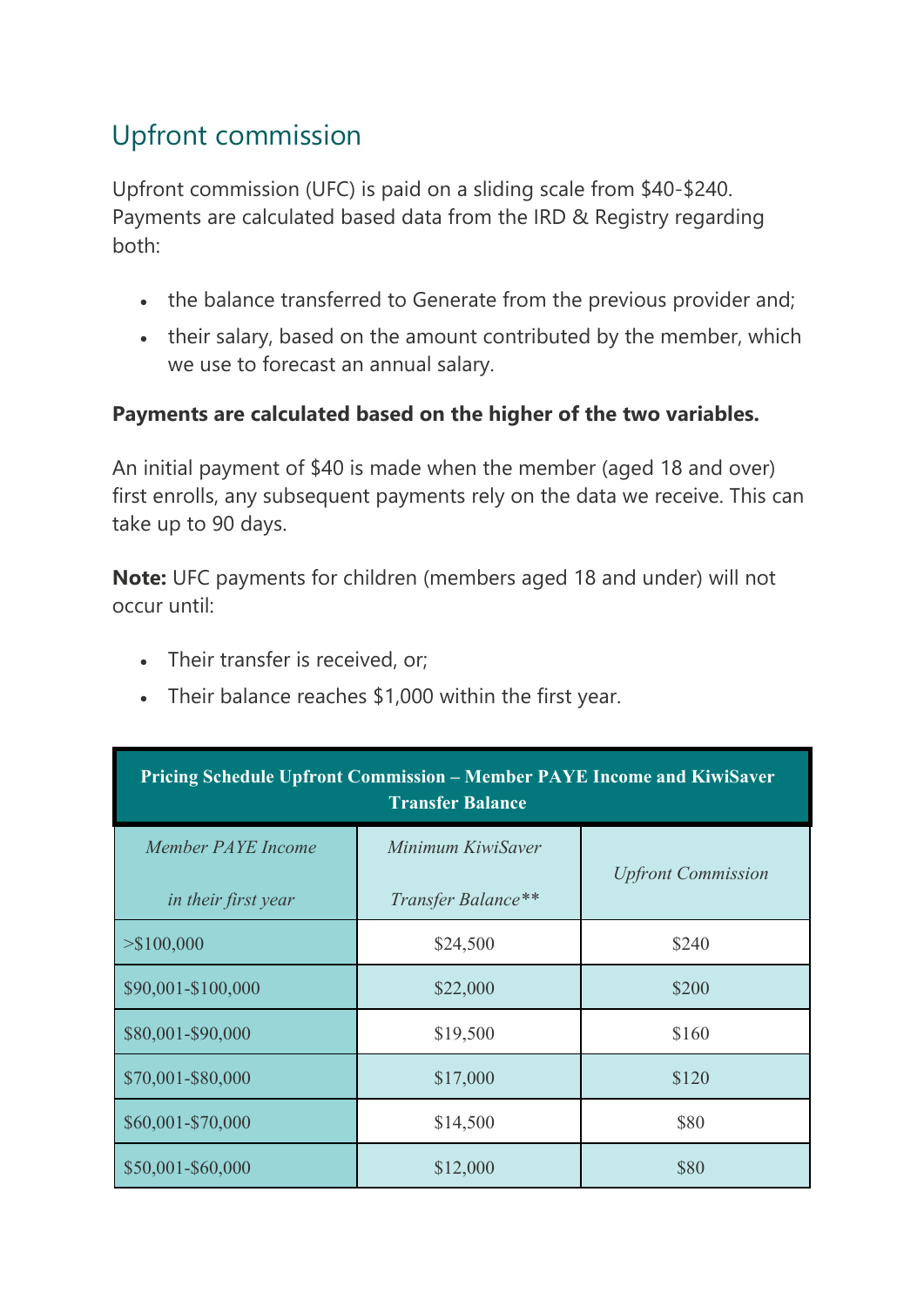| \$40,001-\$50,000 | \$40 |
|-------------------|------|
| \$30,001-\$40,000 | \$40 |
| \$20,001-\$30,000 | \$40 |
| \$10,001-\$20,000 | \$40 |
| $$0-$10,000$      | \$40 |

## Payments based on transfers

Payments based on transfers are straightforward.

- 1. Member joins & transfer requested initial payment \$40 made.
- 2. Transfer received (this can take up to 35 working days)
- 3. Commission calculated and paid (up to an additional \$200.)

**Note:** around 35% of all UFC payments are based on transfers.

**Example:** Mary joins Generate. She is not currently contributing to KiwiSaver but has a balance to transfer.

- 1. Her adviser receives a \$40 payment.
- 2. 10 working days later, her balance of \$15,546 is received from her previous provider. This balance transfer would qualify for a total payment of \$80. (The balance is in the range between \$14,500 - \$17,000).
- 3. In the next commission run, her adviser would receive another payment of \$80.

**The adviser has been paid \$40 + \$40 = \$80.**

## Payments made based on contributions

Our system also recognizes member contributions.